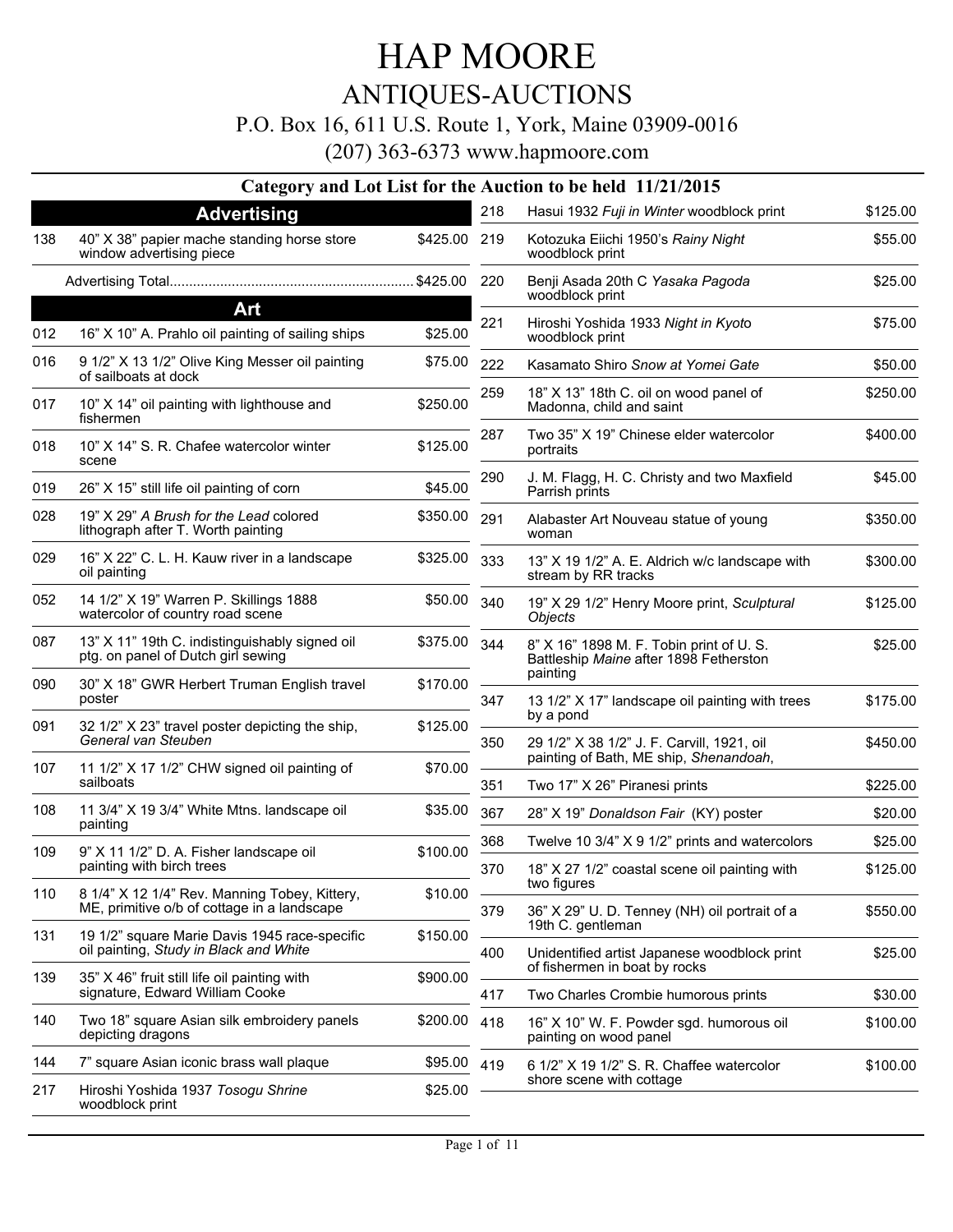### ANTIQUES-AUCTIONS

### P.O. Box 16, 611 U.S. Route 1, York, Maine 03909-0016

|     |                                                                       |              |     | Category and Lot List for the Auction to be held 11/21/2015        |          |
|-----|-----------------------------------------------------------------------|--------------|-----|--------------------------------------------------------------------|----------|
| 421 | Two 12" square bird and floral Asian                                  | \$55.00 238  |     | Card and box of uniform and usage buttons                          | \$105.00 |
| 422 | watercolors<br>J. Wolf and J. Smit lithographs of pheasants           | \$45.00      | 239 | Vegetable ivory, composition and fabric<br>buttons                 | \$25.00  |
| 441 | Four Howitt fox hunting prints                                        | \$50.00 240  |     | Box of primarily celluloid buttons                                 | \$55.00  |
| 471 | 14" X 20" oil painting of farmhouse                                   | \$150.00 241 |     | Box of mixed vegetable ivory, black glass and                      | \$45.00  |
| 490 | 12" X 9" indistinctly signed lithograph of<br>mother and child        | \$75.00      | 242 | brass buttons<br>Two cards of early glass buttons including        | \$25.00  |
| 493 | Hasui Kawase, 1932 woodblock print<br>Cryptomeria Road                | \$325.00     | 243 | lacy<br>A card of black glass buttons                              | \$35.00  |
| 494 | Koitsu Tsuchyia Full Moon by Akasha Beach<br>1934 woodblock print     | \$25.00      | 244 | Pictorial, lithograph and enamel buttons                           | \$55.00  |
| 495 | Kaitsu Spring Snow in Maruyama Park                                   | \$25.00      | 245 | Two cards of pictorial, enamel, tole and drum<br>buttons           | \$95.00  |
| 496 | woodblock print<br>Hokusai Mt Fuji in the Storm 1830 woodblock        | \$50.00      | 246 | Two cards of pictorial, celluloid, and enamel<br>buttons           | \$65.00  |
| 497 | print<br>Hiroshige Utagawa II 1859 woodblock print                    | \$25.00      | 247 | A card of enamel, pictorial and steel cut<br>buttons               | \$45.00  |
| 498 | from 100 Famous Places<br>Hokusai Red Fuji 1830 woodblock print       | \$100.00     | 248 | Two cards of enamel, pictorial, celluloid and<br>pants buttons     | \$45.00  |
| 499 | Benji Asada 20th C Mallard woodblock print                            | \$25.00      | 249 | Two cards of mounted waistcoat and china                           | \$25.00  |
| 851 | Tomikichiro Tokuriki woodblock prints folio (13<br>of 15 prints)      | \$25.00      | 250 | buttons<br>Lot of misc, buttons and books on buttons               | \$75.00  |
| 852 | Lot of misc. Japanese woodblock prints and<br>ephemera                | \$35.00      | 251 | Framed lot of 48 brass U. S. State buttons                         | \$105.00 |
|     |                                                                       |              |     |                                                                    |          |
| 853 | Lot of three 5 1/2" X 3 1/2" woodblock prints                         | \$10.00      |     | China                                                              |          |
|     |                                                                       |              | 006 | Canton warming plate                                               | \$25.00  |
| 159 | <b>Books</b><br>Small lot of New England and Rockies tour             | \$10.00      | 009 | 16" oval Chinese Export footed dish with<br>butterflies            | \$275.00 |
|     | books                                                                 |              | 051 | 18" exotic bird-decorated gilded vase                              | \$25.00  |
| 857 | Book lot                                                              | \$100.00     | 058 | Lot of five transferware plates, incl.                             | \$45.00  |
| 858 | Book Lot                                                              | \$200.00     |     | fish-decorated                                                     |          |
| 859 | Book Lot                                                              | \$350.00     | 075 | 3 1/2" Asian ceramic jar                                           | \$25.00  |
|     |                                                                       | \$660.00     | 080 | Two large Royal Doulton Toby mugs, The<br>Lawyer and The Guardsman | \$45.00  |
| 044 | <b>Buttons</b><br>Mounted Jewish buttons                              | \$55.00      | 083 | 1897 14" English open tureen with coats of<br>arms and fishes      | \$150.00 |
| 235 | Seven cards of shell buttons: carved, painted<br>and mounted in metal | \$55.00      | 088 | 17 1/2" Victoria Ware reticulated blue and<br>white platter        | \$65.00  |
| 236 | Two cards of mostly celluloid buttons                                 | \$55.00      | 181 | Seventy-one piece set Shelley "Dainty Blue"                        | \$800.00 |
| 237 | Three cards of black glass, faux wood,                                | \$65.00      |     | china                                                              |          |
|     | pictorial and enamel buttons                                          |              | 256 | Two blue Staffordshire 11 1/2" coffee pots                         | \$550.00 |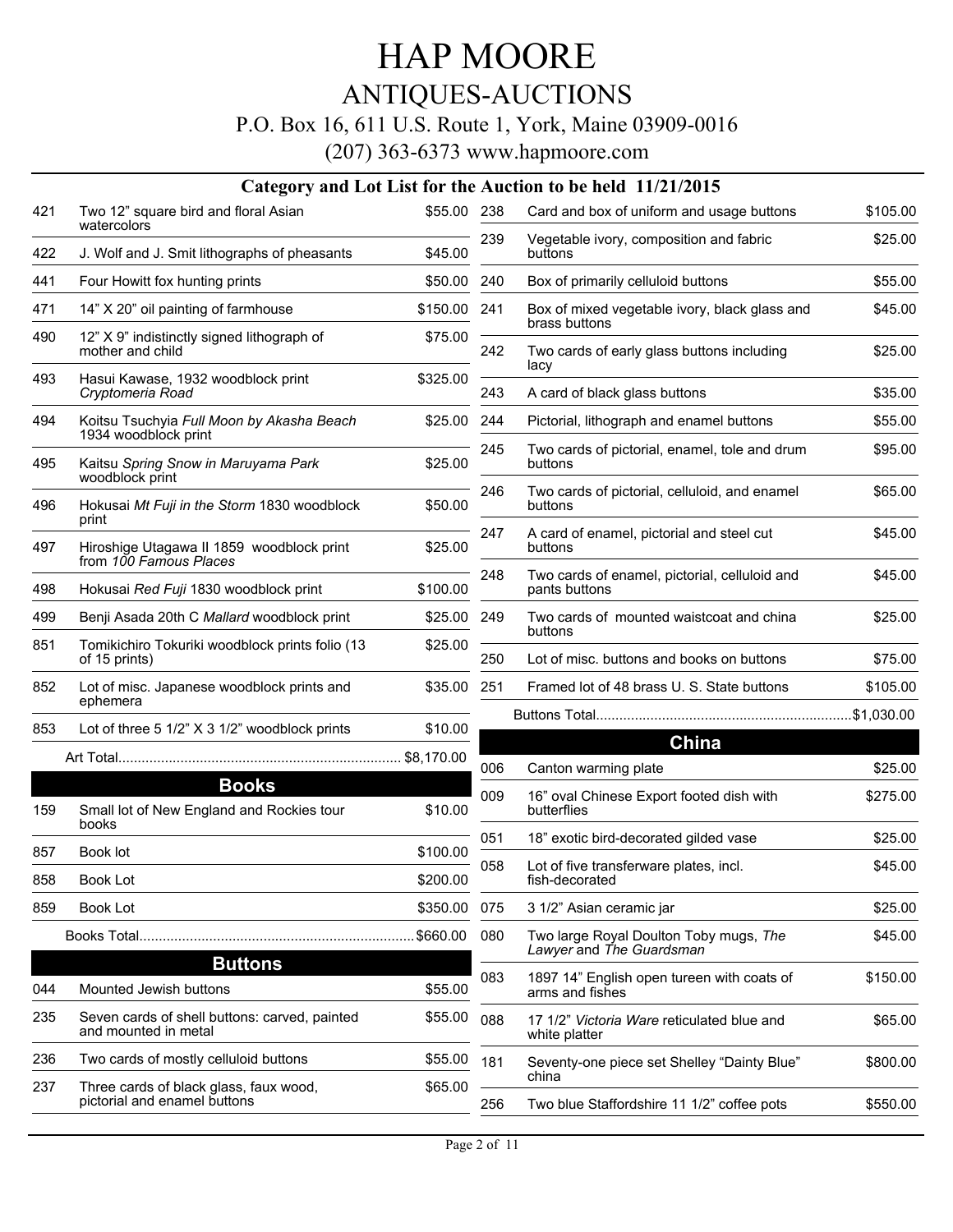ANTIQUES-AUCTIONS

P.O. Box 16, 611 U.S. Route 1, York, Maine 03909-0016

|     |                                                                                    |              |     | Category and Lot List for the Auction to be held 11/21/2015                   |            |
|-----|------------------------------------------------------------------------------------|--------------|-----|-------------------------------------------------------------------------------|------------|
| 328 | Staffordshire blue sink bowl                                                       | \$400.00 225 |     | 1945 Roster of Officers of the Submarine<br>Force Pacific Fleet               | \$35.00    |
| 388 | Czech. eleven piece canister set                                                   | \$45.00      | 255 | Lot of S. S. Monterey 1939 menus                                              | \$125.00   |
| 390 | Eight piece German canister set                                                    | \$10.00      |     |                                                                               |            |
| 391 | Large Japanese canister, dessert and spice<br>set                                  | \$50.00      | 420 | 1787 Plymouth MA land deed                                                    | \$20.00    |
|     |                                                                                    |              |     |                                                                               |            |
| 435 | 14" diameter Chinese Export Famille Rose<br>shallow dish                           | \$125.00     | 386 | <b>Folk Art</b><br>Four tramp art picture frames                              | \$250.00   |
| 436 | 13 1/2" X 10 1/2" Rose Medallion oval platter                                      | \$200.00     | 387 | 11" carved ornamental rocking rabbit                                          | \$95.00    |
| 488 | Two child's alphabet cups                                                          | \$100.00     |     |                                                                               |            |
|     |                                                                                    |              | 389 | Rustic vintage six hole birdhouse                                             | \$45.00    |
|     | <b>Civil War</b>                                                                   |              |     |                                                                               |            |
| 046 | Civil War sword presented to Capt. Andrew J.                                       | \$1,200.00   |     | <b>Furniture</b>                                                              |            |
|     | Stimson by Kittery, Me Artillery Co.                                               |              | 040 | Fancy marble top brass occasional stand                                       | \$65.00    |
|     |                                                                                    |              | 065 | 74" X 31" Queen Anne highboy with<br>bird-carved drawer fronts and three fans | \$200.00   |
|     | <b>Clocks</b>                                                                      |              | 066 | 31" X 24" Queen Anne lowboy on pad feet                                       | \$200.00   |
| 041 | Molded case table clock with cherubs                                               | \$25.00      |     | with fan- carved drawer                                                       |            |
| 285 | Clock table with 14" brass dial                                                    | \$300.00     | 067 | 38" X 24" Chippendale dressing table with<br>fancy cut out skirt              | \$300.00   |
| 326 | Seth Thomas calendar clock                                                         | \$200.00     | 068 | 49" X 23" X 37" 18th C. standing walnut                                       | \$300.00   |
| 330 | Charles Young (York, ME, 1855 - 1934) tall<br>case clock                           | \$800.00     |     | dough trough with extensive carved detail                                     |            |
| 335 | T. (Timothy) Chandler (NH) branded tall clock<br>with bracket base                 | \$3,800.00   | 074 | James Gardner eight drawer table specimen<br>chest                            | \$250.00   |
| 345 | Brass-framed shelf clock                                                           | \$225.00     | 081 | Two drawer mahogany work table                                                | \$135.00   |
|     |                                                                                    |              | 082 | 34" X 22" Chinoisserie gilded gesso mirror                                    | \$125.00   |
|     | <b>Dolls</b>                                                                       |              | 094 | 43" 19th C. Queen Anne drop leaf table                                        | \$200.00   |
| 070 | 19th C. mahogany doll bed                                                          | \$20.00      | 111 | <b>Quaint Furniture writing desk</b>                                          | \$300.00   |
| 172 |                                                                                    | \$50.00      | 112 | Carved leg 19th c. mahogany drop leaf table                                   | \$100.00   |
| 295 | Small lot of early doll clothes<br>Dollhouse tin kitchen and other dollhouse       | \$75.00      |     | 114 28" late 19th C. figured mahogany gaming<br>table                         | \$25.00    |
| 416 | furniture<br>11" china head doll and 2" china doll                                 | \$135.00     | 147 | 32" x 20" mahogany window seat with shell<br>carving                          | \$200.00   |
|     |                                                                                    | \$280.00     | 150 | Gilt and paint-decorated Federal style mirror<br>with cornucopia              | \$200.00   |
|     | <b>Ephemera</b>                                                                    |              |     |                                                                               | \$300.00   |
| 015 | 1781 bill of sale for Northwood, NH land                                           | \$20.00      | 257 | 75" walnut Chippendale chest on chest                                         |            |
| 093 | 12" X 16" 1606 Ramusio map of Sumatra                                              | \$125.00     | 258 | 68" walnut Chippendale tall chest                                             | \$1,500.00 |
| 161 | B.&M. RR book: Seashore of New England,<br>with the original glass photo negatives | \$25.00      | 265 | Pair of 80" X 17" paint-decorated bookcases                                   | \$525.00   |
|     |                                                                                    |              | 266 | Paint-decorated Salem rocker                                                  | \$25.00    |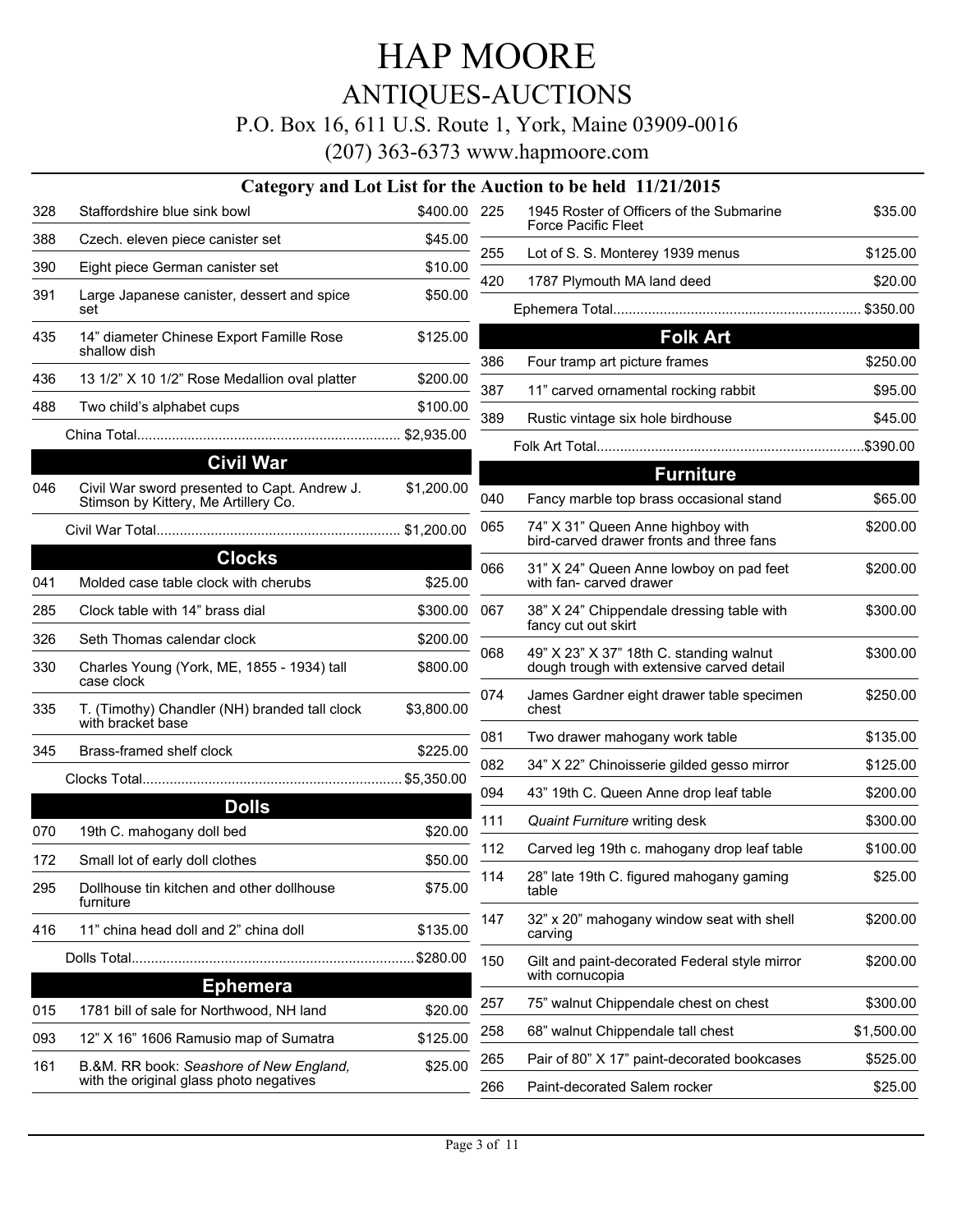### ANTIQUES-AUCTIONS

#### P.O. Box 16, 611 U.S. Route 1, York, Maine 03909-0016

(207) 363-6373 www.hapmoore.com

#### **Category and Lot List for the Auction to be held 11/21/2015** Cir. 1900 42" heavily inlaid mahogany writing 267 \$375.00 desk 268 40" C.1810 graduated cherry four drawer  $$150.00$ chest 40" Sheraton mahogany bow-front four 269 \$225.00 drawer chest 29" X 20" X 26" 18th C. carved French oak 270 \$300.00 storage chest 279 Dutch 18th C. slant lid writing desk \$800.00 41" English mahogany teapoy with carved 284 \$500.00 acorn finial 288 Bulbous-turned 18th C bow-back Windsor **\$125.00** side chair 289 Early 19th C. comb-back Windsor side chair \$250.00 45" 18th C. stretcher base maple drop leaf 293 \$275.00 table 296 Late 18th C. two over four drawer pine tall \$350.00 chest on bracket base 298 Early 19th C. ladder-back hoop skirt rocker \$45.00 299 Early 19th C ladder-back rocker with  $$25.00$ down-turning arms 300 19th C. wicker armchair with fan motif sides \$60.00 331 9' old gray-painted meeting house bench \$300.00 Rustic Hickory armchair with drop arms and 424 \$25.00 child's Hickory armchair Two drawer 19th C. pine stand with tapering 425 \$50.00 octagonal legs 24' square splay leg stick-and-ball occasional 426 \$55.00 table 49" bamboo stand, rattan foot stool and two 427 \$65.00 rustic seats 428 36" wrought iron plant pot stand \$45.00 437 Early 19th c. E. Lothrop, Boston. gilded mirror \$800.00 482 Early 19th C. child's old green armchair \$160.00 12" X 14" X 8" mustard-painted two drawer 484 \$275.00 chest 485 33" late 19th C. hobby horse \$100.00 Pair of paint-decorated stepdown Windsor 487 \$100.00 side chairs 860 rack \$25.00 Furniture Total............................................................. \$10,430.00 **General** 024 5 1/4" covered Indian basket \$65.00 030 Black duck decoy \$80.00 031 Johnson folding cardboard mallard decoy \$15.00 042 Large lot of vintage handbags \$75.00 045 Dragon-carved Asian rosewood box \$125.00 047 Large lot of German wax angel Christmas tree \$145.00 decorations 050 14" composition RCA Nipper dog figure \$190.00 17th C. pewter candlestick, 18th C. brass 054 \$100.00 candlestick and fancy 19th C. pewter flask 055 Pair of 20" 18th C. ice skates \$300.00 057 Lot of misc. 19th C. desk items \$75.00 059 3 1/4" bank building still bank  $$65.00$ 5" X 4 1/2" oval Tresal Co. A. Lincoln bronze 064 \$25.00 Repblcn. Club of NY 1910 commem. plaque 069 W. H. Bullock boxed brass microscope \$200.00 072 Carved 18th C. putto ornament \$120.00 073 19 1/2" X 8 1/2" enameled 19th C. Asian 650.00 bird-carved panel 076 15" center handle woven green basket \$10.00 077 Collection of 24 Chatillon brass and metallic  $$65.00$ scales 078 Collection of 52 brass and metallic scales and  $$150.00$ stilyards by various makers 5 1/2" diameter Chinese enameled box with 084 \$120.00 foo dog 085 Victorian brass inkstand \$45.00 089 11" X 19" carved oak wall plaque depicting 64775.00 feeding birds 092 Pair 21" 19th C. turned post brass andirons \$75.00 102 19th C. bone-handled clothes brush \$25.00 103 9" bulbous Indian basket \$75.00 Floral paint-decorated 19th c. plate-warming 104 \$100.00 oven 105 24" tall marble inset Asian rosewood stand \$75.00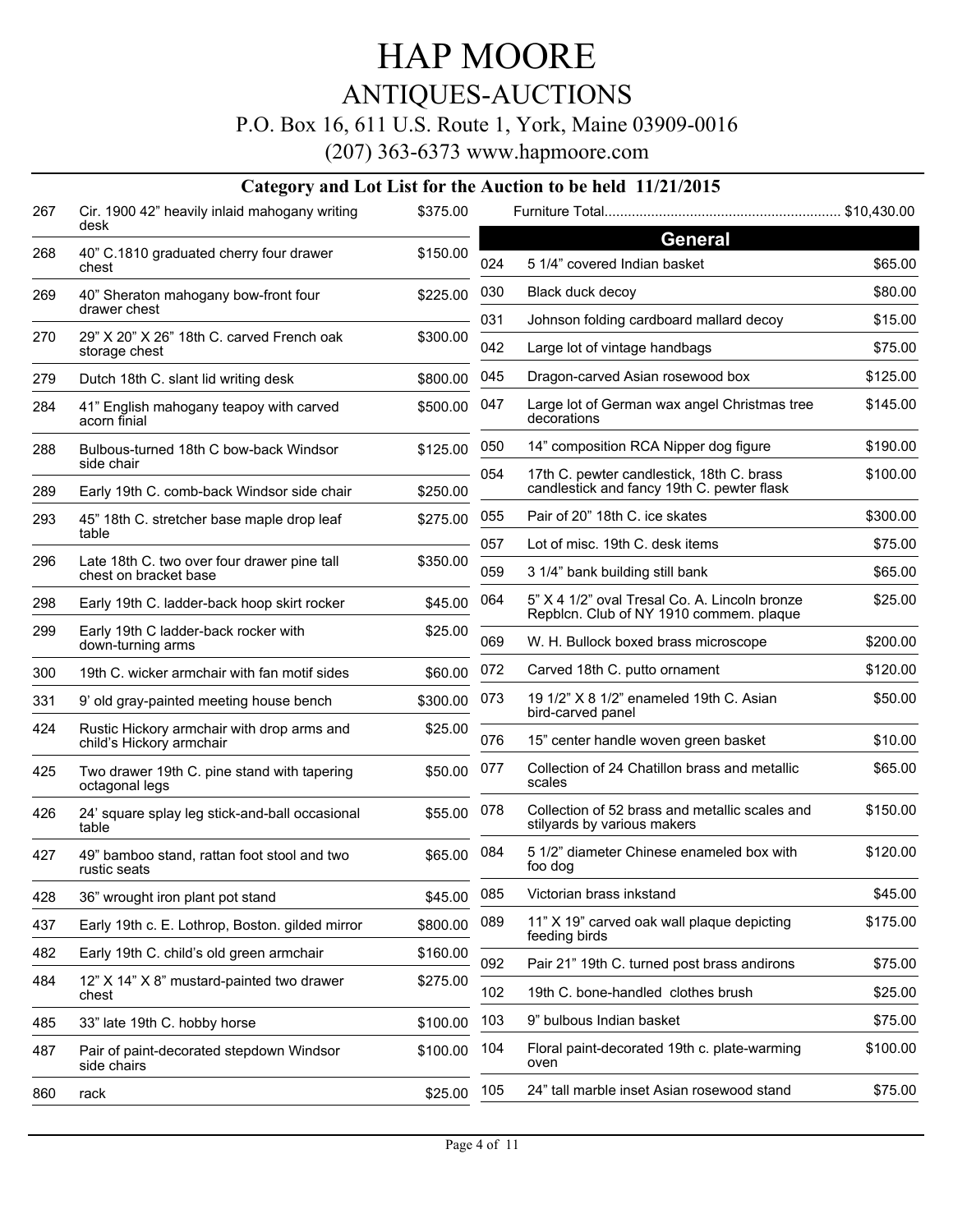### ANTIQUES-AUCTIONS

### P.O. Box 16, 611 U.S. Route 1, York, Maine 03909-0016

|     | Category and Lot List for the Auction to be held 11/21/2015                    |          |            |                                                                                                            |                     |  |  |  |
|-----|--------------------------------------------------------------------------------|----------|------------|------------------------------------------------------------------------------------------------------------|---------------------|--|--|--|
| 113 | 1917 Marconi Auxiliary Hand Sending unit                                       | \$350.00 | 277        | C. 1900 12" ship model                                                                                     | \$55.00             |  |  |  |
| 128 | Meerschaum pipe depicting head of black<br>man                                 | \$175.00 | 278        | Three unsigned 19th C. figural table bronzes                                                               | \$125.00            |  |  |  |
| 130 | 19th C. metalware incl. tin candlemold                                         | \$75.00  | 280        | Figured mahogany 19th C. tea caddy                                                                         | \$225.00            |  |  |  |
| 132 | Victorian wall bracket with carved elk                                         | \$140.00 | 281        | Slant lid mahogany writing box                                                                             | \$150.00            |  |  |  |
| 133 | Carved table sculpture depicting fat man                                       | \$150.00 | 282        | Lignum vitae mortar and pestle                                                                             | \$110.00            |  |  |  |
|     | beating drum                                                                   |          | 283        | Oversized 18th C. wrought iron box lock                                                                    | \$45.00             |  |  |  |
| 137 | C. 1900 wrought iron lodge andirons with<br>brass urn tops                     | \$200.00 | 286        | W. Watson and Son, London telescope on<br>tripod                                                           | \$600.00            |  |  |  |
| 141 | Small Cloisonne box and Asian soapstone                                        | \$25.00  | 294        | Berry basket and 6 1/2" yellow pantry box                                                                  | \$45.00             |  |  |  |
|     | seal depicting fish                                                            |          | 297        | 19th C. Asian 5" round cast iron hot water pot                                                             | \$350.00            |  |  |  |
| 142 | Two 20" spelter sculptures, LaPecheuse and<br>LePecheur                        | \$90.00  | 302        | Mortar and pestle and English copper kettle                                                                | \$75.00             |  |  |  |
| 143 | Pair of whaling motif brass bookends                                           | \$55.00  | 304        | Pair of 18th C. gooseneck andirons                                                                         | \$60.00             |  |  |  |
| 146 | Pair 8" X 5 1/2" enameled Asian table planters                                 | \$115.00 | 305        | 1862 patent J. Maxheimer wire and metallic<br>bird cage                                                    | \$65.00             |  |  |  |
| 154 | 14 1/2" X 7 1/2" crested 18th C. mahogany<br>mirror frame from Exeter, NH home | \$800.00 | 306        | 19th C. wire and metallic bird cage                                                                        | \$45.00             |  |  |  |
| 157 | Dr. Franklin's Maxims and another child's<br>mug                               | \$45.00  | 329        | Large lot of vintage Christmas tree ornaments                                                              | \$85.00             |  |  |  |
| 158 | Bone-handled knives and forks, misc. pewter                                    | \$55.00  | 334        | Pair of enameled Asian metallic urns                                                                       | \$1,500.00          |  |  |  |
|     | and sleigh bells                                                               |          | 336        | 19" Asian enameled charger                                                                                 | \$450.00            |  |  |  |
| 169 | Long-handled incised brass coal pan with<br>grain-painted handle               | \$50.00  | 337        | Whale harpoon marked Charles Morgan (New<br>Bedford) and contemporary print of the ship,<br>Charles Morgan | \$215.00            |  |  |  |
| 170 | 19th C. brass surveyor's sighting instrument                                   | \$325.00 | 338        |                                                                                                            | \$575.00            |  |  |  |
| 182 | Pair of early wrought iron ice skates                                          | \$275.00 |            | 19th C. Chinese Export sewing box                                                                          |                     |  |  |  |
| 183 | Large lot of furniture hardware and<br>woodenware                              | \$60.00  | 339<br>381 | Pair of brass stirrups with cloisonne detail<br>Red-stained 16 in, wooden bowl                             | \$175.00<br>\$95.00 |  |  |  |
| 208 | 14 1/2" giltwood wall bracket with mask motif                                  | \$400.00 | 394        | Pair of 17" stone urn-candlesticks                                                                         | \$600.00            |  |  |  |
| 209 | 36" enameled metallic Asian floor vase                                         | \$325.00 | 396        | Heintz sterling on copper jar and vases                                                                    | \$450.00            |  |  |  |
| 210 | 48" X 24" Campbell Soup theater prop                                           | \$5.00   | 401        | Bennett-Simpson spice set, Necco store jar                                                                 | \$25.00             |  |  |  |
| 211 | 71" wood frame and papier mache theater<br>prop wall mirror                    | \$50.00  | 402        | and two ironstone pieces<br>12" hammered copper sconce and 6"                                              | \$45.00             |  |  |  |
| 214 | Goldeneye duck decoy                                                           | \$425.00 |            | hammered copper ewer                                                                                       |                     |  |  |  |
| 273 | Pair 13" tall flower basket doorstops                                          | \$130.00 | 403        | Lot of cast metal dogs, lady's cast iron shoe<br>lamp base and skater's lantern                            | \$85.00             |  |  |  |
| 274 | Asian small child doorstop                                                     | \$155.00 | 404        | 15" spouted copper bucket                                                                                  | \$75.00             |  |  |  |
| 275 | Cir. 1900 27" Sovereign of the Sea (NY) three<br>mast ship model               | \$90.00  | 405        | 4 1/2" center-handled Shaker firkin                                                                        | \$160.00            |  |  |  |
| 276 | C. 1900 17" Flying Lady (Portland, ME) ship                                    | \$55.00  | 406        | Lot of five decorated wood sundries boxes                                                                  | \$110.00            |  |  |  |
|     | model                                                                          |          | 407        | Three piece group of miniature rustic Hickory<br>furniture                                                 | \$55.00             |  |  |  |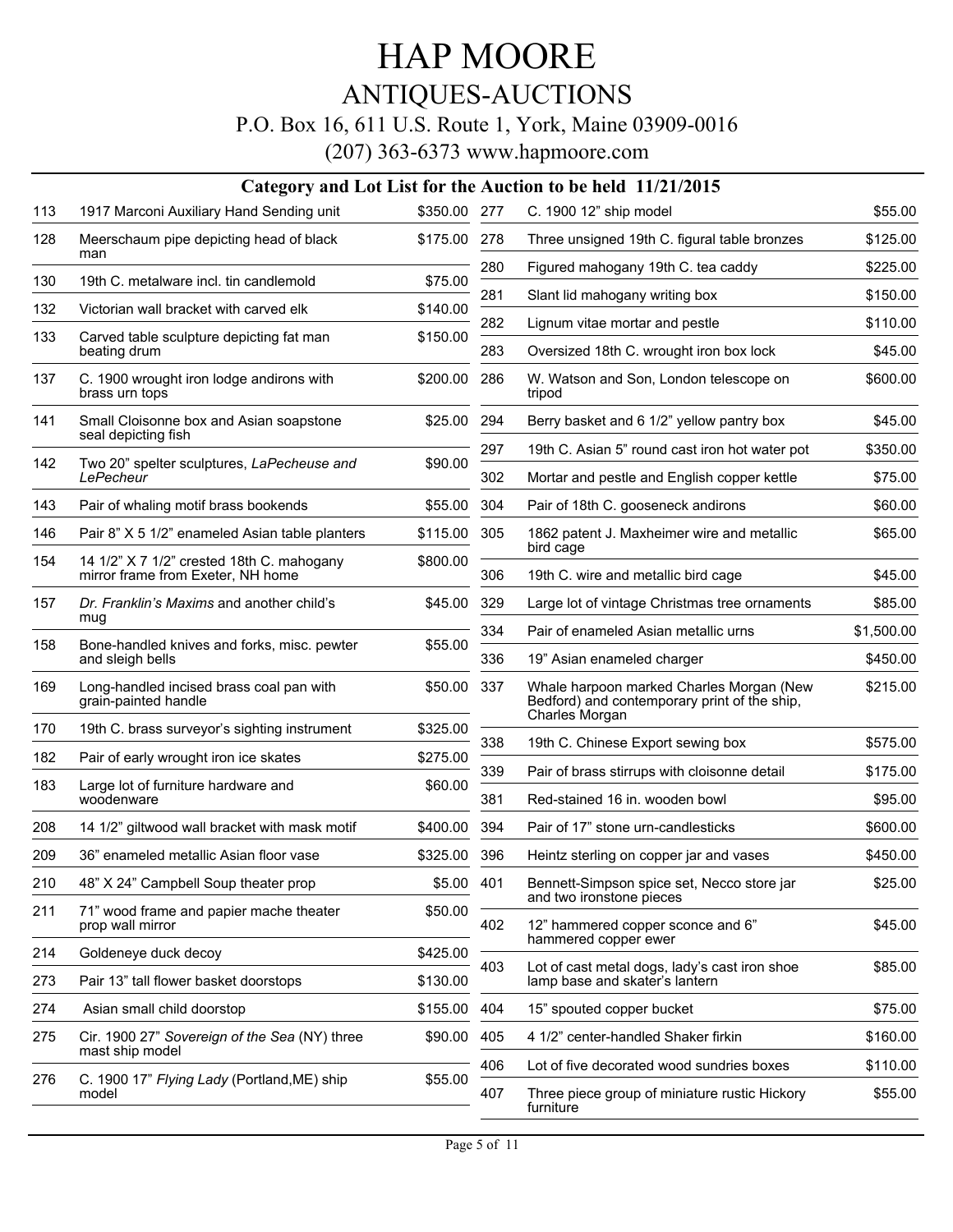#### P.O. Box 16, 611 U.S. Route 1, York, Maine 03909-0016

|     | Category and Lot List for the Auction to be held 11/21/2015                       |             |     |                                                                                 |                      |  |  |
|-----|-----------------------------------------------------------------------------------|-------------|-----|---------------------------------------------------------------------------------|----------------------|--|--|
| 408 | Lot of birch bark and woven splint accessories                                    | \$45.00     | 145 | 8" Steuben bulbous blue vase                                                    | \$450.00             |  |  |
| 409 | Lot of five misc. baskets                                                         | \$15.00     | 346 | 8" tall Lalique light blue/green vase with<br>hobnail lower half                | \$950.00             |  |  |
| 410 | Two Penobscots and another Maine basket                                           | \$25.00     |     |                                                                                 |                      |  |  |
| 411 | Three splint baskets                                                              | \$50.00     |     |                                                                                 |                      |  |  |
| 412 | 15" diameter by 12" Maine covered feather<br>basket                               | \$245.00    | 020 | <b>Jewelry</b><br>R. Green, C.W. and other Southwest sterling<br>cuff bracelets | \$95.00              |  |  |
| 413 | Six splint baskets with handles                                                   | \$100.00    | 032 | Large single owner collection of jeweled and                                    | \$700.00             |  |  |
| 414 | Two double-handled large baskets and early<br>fret saw                            | \$55.00     |     | other stickpins                                                                 |                      |  |  |
| 415 | Early 19th C. partitioned box and candle box                                      | \$45.00     | 033 | Lot of sterling Southwest jewelry                                               | \$110.00             |  |  |
| 423 | Three lemon gold-framed mirrors                                                   | \$210.00    | 034 | Lot of sterling jewelry                                                         | \$75.00              |  |  |
| 432 | Lignum vitae deadeye found near Marconi                                           | \$15.00     | 035 | Lot of mixed gold jewelry                                                       | \$260.00             |  |  |
|     | Station, Cape Cod                                                                 |             | 036 | Lot of Southwest sterling jewelry                                               | \$230.00             |  |  |
| 433 | Early 20th c. verdigris anchor weathervane                                        | \$2,700.00  | 037 | Lot of costume jewelry                                                          | \$300.00             |  |  |
|     | from the Capt. Dennett house (York, ME)                                           |             | 056 | Lot of costume jewelry                                                          | \$85.00              |  |  |
| 472 | 39" X 35" hanging herb drying rack                                                | \$300.00    | 129 | Lot of costume jewelry                                                          | \$1,275.00           |  |  |
| 473 | Hanging tin spice boxes, rattle and cookie<br>cutters                             | \$65.00     | 162 | Lot of sterling jewelry                                                         | \$80.00              |  |  |
| 474 | Old green-painted hanging spoon rack                                              | \$145.00    | 163 | Small lot of costume jewelry and pocket watch                                   | \$105.00             |  |  |
| 476 | 32" wooden carrier and other woodenware                                           | \$125.00    | 164 | Lot of mixed gold jewelry                                                       | \$500.00             |  |  |
| 477 | Two 14" cheese baskets                                                            | \$35.00     | 184 | 14k Victorian sliding bracelet with sardonyx<br>cameo                           | \$650.00             |  |  |
| 478 | Two tier hanging basket                                                           | \$85.00     | 185 | 14K 4" X 3" engraved cigarette case                                             | \$1,700.00           |  |  |
| 479 | Double handle 11" X 14" basket                                                    | \$70.00     | 186 | 14K 1 3/4" X 2 1/2" match case                                                  |                      |  |  |
| 480 | 20" ornamental painted tin bird                                                   | \$175.00    | 187 | Lady's 14K and 18K gold wristwatches                                            | \$575.00<br>\$250.00 |  |  |
| 481 | 22" double-handled old brown mixing bowl                                          | \$95.00     |     |                                                                                 |                      |  |  |
| 483 | 13 1/2" mustard-painted farm bucket                                               | \$100.00    | 188 | Two sterling cigarette cases                                                    | \$125.00             |  |  |
| 489 | Two splint gathering baskets                                                      | \$45.00     | 189 | 14K gold and diamond circle brooch                                              | \$250.00             |  |  |
| 850 | Lot of Christmas ornaments                                                        | \$900.00    | 190 | Lady's 14K white gold diamond bar pin                                           | \$575.00             |  |  |
|     |                                                                                   | \$19,460.00 | 191 | Lady's 14k open circle moonstone brooch                                         | \$150.00             |  |  |
|     | <b>Glass</b>                                                                      |             | 192 | Eight 14K stick pins                                                            | \$200.00             |  |  |
| 007 | Steuben water pitcher                                                             | \$150.00    | 193 | Lady's 14K twisted wire charm bracelet                                          | \$400.00             |  |  |
|     |                                                                                   | \$55.00     | 194 | 14K link bracelet with two charms                                               | \$185.00             |  |  |
| 008 | Footed crystal bowl                                                               |             | 195 | Three 14k brooches                                                              | \$325.00             |  |  |
| 026 | Pair of Continental gilded and colored glass<br>goblets                           | \$450.00    | 196 | Two 14K bangle bracelets                                                        | \$25.00              |  |  |
| 079 | L. C. Tiffany #8665 signed Favrile glass 18"<br>punch bowl and ten footed goblets | \$3,600.00  | 197 | 14K brooch and gold filled brooch                                               | \$110.00             |  |  |
|     |                                                                                   |             | 198 | Lot of 14K jewelry                                                              | \$625.00             |  |  |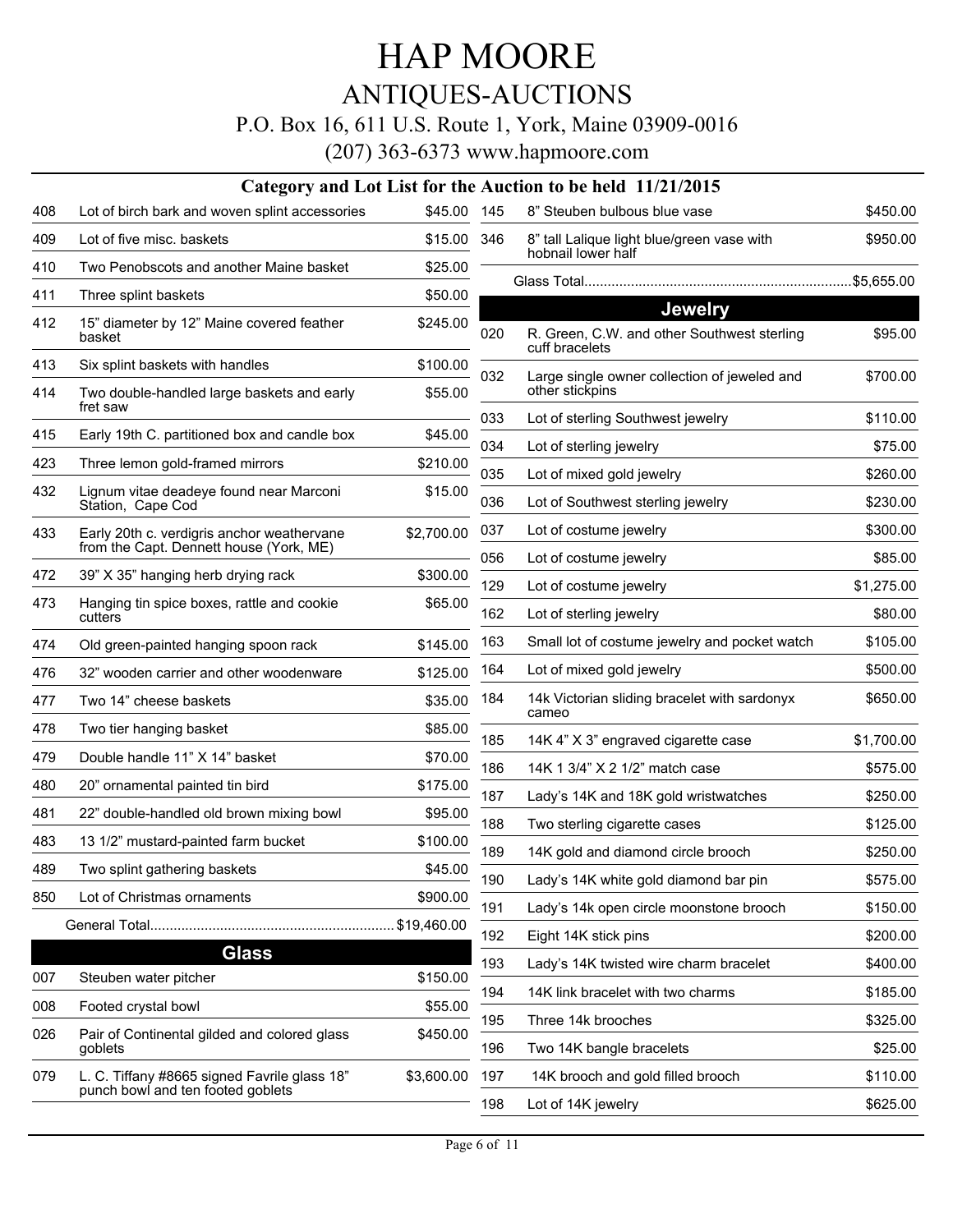# P.O. Box 16, 611 U.S. Route 1, York, Maine 03909-0016

|            | Category and Lot List for the Auction to be held 11/21/2015              |                    |     |                                                                             |            |  |  |  |
|------------|--------------------------------------------------------------------------|--------------------|-----|-----------------------------------------------------------------------------|------------|--|--|--|
| 199        | Lot of 14K jewelry                                                       | \$330.00           | 452 | Tow 14k link bracelets                                                      | \$1,100.00 |  |  |  |
| 200        | 14K woven mesh lover's knot bracelets                                    | \$250.00           | 453 | Lot of six pair of 14k earrings                                             | \$625.00   |  |  |  |
| 201        | Gentleman's 18K Patek Philippe pocket<br>watch, 1909 present from Father | \$2,800.00         | 454 | Lot of seven pair of 14k earrings                                           | \$450.00   |  |  |  |
| 202        | Gentleman's 14K Waltham pocket watch                                     | \$280.00           | 455 | Lot of eight 14k lady's fashion rings with<br>assorted semi precious stones | \$525.00   |  |  |  |
| 203        | 14K gold woven link bracelet with seed pearls                            | \$400.00           | 456 | Lot of eight 14k lady's fashion rings                                       | \$550.00   |  |  |  |
| 204        | Art Nouveau 14K necklace with fresh water                                | \$775.00           | 457 | Lot of seven 14k lady's fashion rings                                       | \$410.00   |  |  |  |
|            | pearls                                                                   |                    | 458 | Lot of eight wedding rings                                                  | \$275.00   |  |  |  |
| 205        | 14K and pearl earrings and double strand<br>cultured pear bracelet       | \$85.00            | 459 | Lot of nine 10k lady's fashion rings                                        | \$425.00   |  |  |  |
| 206        | Jade bead necklace with 14K clasp and 14K<br>and jade circle pin         | \$120.00           | 460 | Three 14k lady's bangle bracelets                                           | \$425.00   |  |  |  |
|            |                                                                          |                    | 461 | 14k flexible choker and bracelet                                            | \$800.00   |  |  |  |
| 226<br>227 | Lot of sterling jewelry<br>Lot of metallic costume jewelry               | \$85.00<br>\$70.00 | 462 | Six 14k lady's' white and yellow gold neck<br>bands and necklace            | \$700.00   |  |  |  |
| 228        | Lot of metallic costume jewelry                                          | \$60.00            | 463 | 14k white gold, jade and diamond pendant                                    | \$45.00    |  |  |  |
| 229        | Lot of metallic costume jewelry                                          | \$85.00            | 464 | Four lady's 14k necklaces                                                   | \$325.00   |  |  |  |
| 230        | Lot of metallic costume jewelry                                          | \$65.00            | 465 | Lot of five 14k fashion rings                                               | \$335.00   |  |  |  |
| 231        | Lot of metallic costume jewelry                                          | \$80.00            | 466 | Lot of sterling jewelry                                                     | \$315.00   |  |  |  |
| 232        | Lot of costume jewelry                                                   | \$140.00           | 467 | Lot of 14k lady's jewelry                                                   | \$900.00   |  |  |  |
| 234        | Lot of gold-filled jewelry                                               | \$45.00            | 468 | 18k bracelet and two gentleman's 18k rings                                  | \$1,100.00 |  |  |  |
| 253        | Lot of low grade silver and costume jewelry                              | \$150.00           | 469 | Two 14k bracelets and one link bracelet                                     | \$1,500.00 |  |  |  |
| 254        | Small lot of 10k jewelry                                                 | \$140.00           | 470 | Lot of costume jewelry                                                      | \$150.00   |  |  |  |
| 322        | Mixed gold jewelry lot                                                   | \$575.00           | 492 | Small lot of dental gold                                                    | \$215.00   |  |  |  |
| 323        | Three Southwest Indian cuff bracelets                                    | \$45.00            | 855 | Lot of mixed gold jewelry                                                   | \$250.00   |  |  |  |
| 324        | Small lot of mixed silver and 14k jewelry                                | \$85.00            | 856 | 14k watch chain and dog stick pin                                           | \$650.00   |  |  |  |
| 325        | Lot of malachite, fresh water pearls and agate<br>jewelry                | \$95.00            |     |                                                                             |            |  |  |  |
| 369        | Lot of mixed gold jewelry                                                | \$130.00           |     | <b>Lighting</b>                                                             |            |  |  |  |
| 380        | Lot of costume jewelry                                                   | \$80.00            | 010 | Victorian slag glass table lamp                                             | \$375.00   |  |  |  |
| 382        | Lot of mixed gold and sterling jewelry                                   | \$1,400.00         | 011 | 31" 19th c. copper banner weathervane                                       | \$800.00   |  |  |  |
| 430        | 14k and blue sapphire brooch                                             | \$275.00           | 039 | Standing electrified brass lamp                                             | \$50.00    |  |  |  |
| 431        | 14k and hard stone carved brooch                                         | \$250.00           | 060 | Pair of cast brass candelabra                                               | \$25.00    |  |  |  |
| 448        | 1950's sterling TWA stewardess' pin                                      | \$100.00           | 063 | 5 1/2" X 4 1/2" Tiffany lamp base                                           | \$1,250.00 |  |  |  |
| 450        | Lady's 14k Longines 17 jewel watch                                       | \$450.00           | 071 | Pair 9" ceramic dolphin candlesticks                                        | \$55.00    |  |  |  |
| 451        | Tow 14k link bracelets                                                   | \$300.00           | 263 | 70" very fancy wrought iron floor lamp                                      | \$950.00   |  |  |  |
|            |                                                                          |                    | 264 | 63" very fancy alabaster floor lamp                                         | \$750.00   |  |  |  |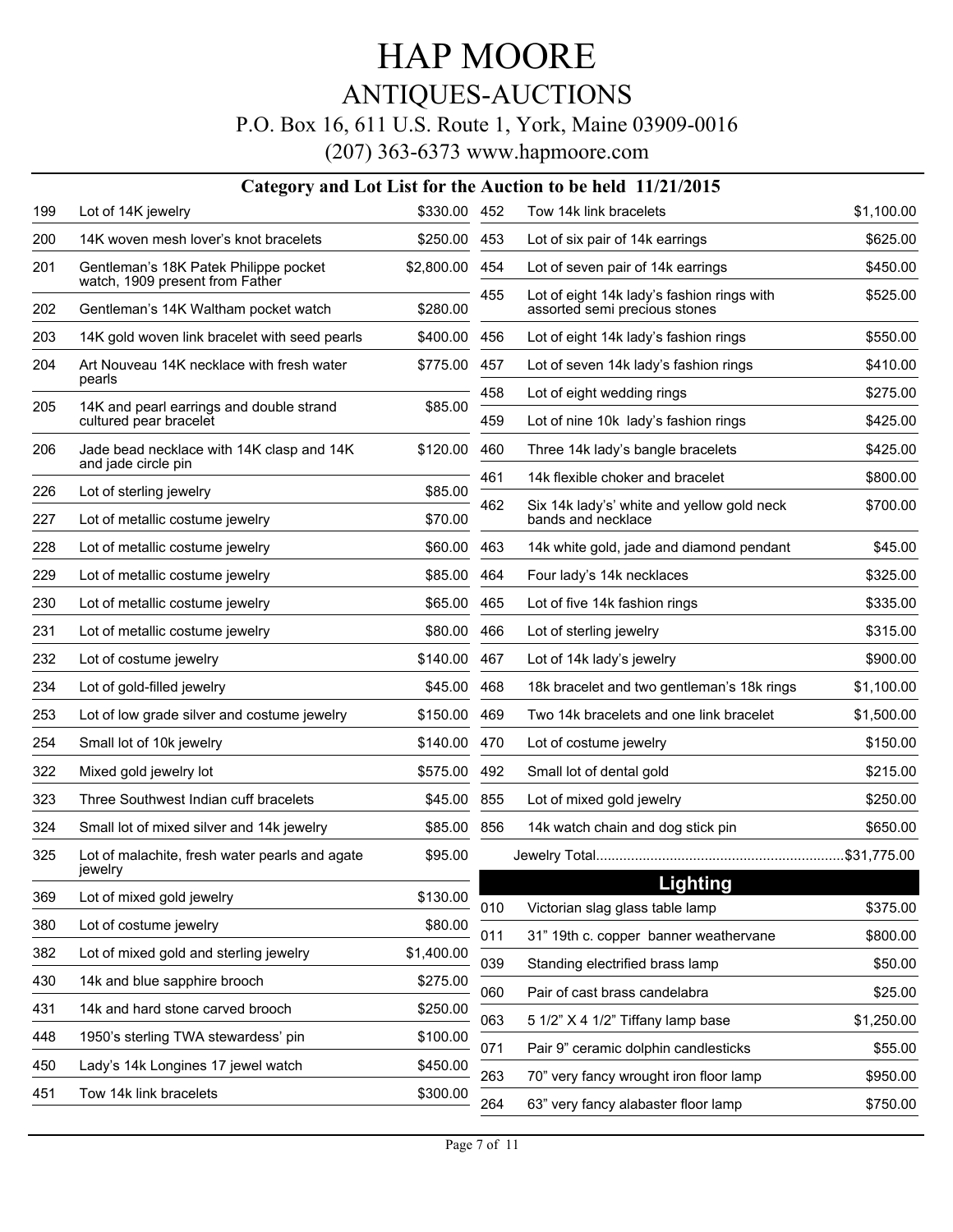# ANTIQUES-AUCTIONS

### P.O. Box 16, 611 U.S. Route 1, York, Maine 03909-0016

|     | Category and Lot List for the Auction to be held 11/21/2015                  |              |     |                                                                              |            |  |  |  |  |
|-----|------------------------------------------------------------------------------|--------------|-----|------------------------------------------------------------------------------|------------|--|--|--|--|
| 383 | Early 20th c. Japanese stork-decorated table<br>lamp                         | \$25.00 135  |     | 14" art pottery pedestal with horses and<br>human figure motif               | \$95.00    |  |  |  |  |
| 475 | 13" X 10" tin candle sconce                                                  | \$145.00 207 |     | A. H. White, Utica, NY four gallon decorated                                 | \$100.00   |  |  |  |  |
| 861 | 17" famille rose table lamp                                                  | \$100.00     |     | crock                                                                        |            |  |  |  |  |
|     |                                                                              |              | 332 | Norton two gal. decorated bulbous stoneware<br>jug                           | \$275.00   |  |  |  |  |
|     | <b>Military</b>                                                              |              | 384 | Pair of 12" Roseville Velmoss vases                                          | \$525.00   |  |  |  |  |
| 106 | 1893 William Sampson medal                                                   | \$600.00     | 385 | 9 1/2" and 5 3/4" Roseville Velmoss vases                                    | \$275.00   |  |  |  |  |
| 171 | WWI military pilot's leather cap and 2 pairs<br>goggles                      | \$200.00     | 392 | Lot of figural and other pottery                                             | \$75.00    |  |  |  |  |
| 320 | Cavalry saddle                                                               | \$400.00     | 393 | Large lot of unmarked art pottery                                            | \$50.00    |  |  |  |  |
| 321 | Two U.S. issue Civil War leather cartridge<br>pouches                        | \$250.00     | 395 | 14 1/2" Burleigh Ware English humorous<br>scenic pottery jar with characters | \$70.00    |  |  |  |  |
| 348 | 1865 Lt. Gen. U. S. Grant, Richmond                                          | \$130.00     | 397 | Two 13" diameter pottery mixing bowls                                        | \$25.00    |  |  |  |  |
|     | stevengraph                                                                  |              | 398 | 6" X 5" brownware pottery jug                                                | \$35.00    |  |  |  |  |
| 438 | Frank Betz Co. auto-cautery field cauterizing<br>instrument                  | \$25.00      | 399 | Ornamental pottery bird and sitting frog                                     | \$200.00   |  |  |  |  |
|     |                                                                              |              |     |                                                                              |            |  |  |  |  |
|     | <b>Musical</b>                                                               |              |     | <b>Rugs</b>                                                                  |            |  |  |  |  |
| 021 | Harmony Opus #1623 six string guitar                                         | \$260.00     | 136 | 6" X 4' oriental scatter rug                                                 | \$100.00   |  |  |  |  |
| 022 | 1831 marked violin and Vuillame, Paris bow                                   | \$205.00     | 149 | Caucasian and Turkish scatter rugs                                           | \$100.00   |  |  |  |  |
| 025 | John Juzek, Prague violin and bow                                            | \$25.00      | 212 | 7' X 10' oriental rug                                                        | \$425.00   |  |  |  |  |
| 378 | Lot of vintage sheet music                                                   | \$10.00      | 213 | 6'5" X 4'6" oriental rug                                                     | \$250.00   |  |  |  |  |
|     |                                                                              | \$500.00     | 260 | 9" 13' 7" Heriz oriental rug                                                 | \$2,800.00 |  |  |  |  |
|     |                                                                              |              | 261 | 5'2" X 3' Oriental scatter rug                                               | \$250.00   |  |  |  |  |
| 043 | <b>Photography</b><br>Early 20th C. Guatemala railroad and other             | \$115.00     | 262 | 4'8" x 3'7" Caucasian scatter rug                                            | \$100.00   |  |  |  |  |
|     | glass photo slides                                                           |              | 353 | 4'7" X 3'4" oriental scatter rug                                             | \$200.00   |  |  |  |  |
| 061 | Daguerreotype of mother and baby                                             | \$10.00      | 354 | 5'11" X 4'!' oriental scatter rug                                            | \$1,500.00 |  |  |  |  |
| 160 | Early glass plate negatives of Civil War<br>buttons and medals               | \$35.00      | 355 | 6'2" X 5'1" oriental scatter rug                                             | \$550.00   |  |  |  |  |
| 272 | Early 20th C. photo of Leon Perkins,                                         | \$125.00     | 356 | 9'5" X 5'5" oriental rug                                                     | \$200.00   |  |  |  |  |
|     | Ogunquit, ME and his large tuna catch                                        |              | 376 | Heart-shaped hooked rug                                                      | \$300.00   |  |  |  |  |
|     |                                                                              | \$285.00     | 486 | 25" X 35" geometric hooked rug                                               | \$125.00   |  |  |  |  |
|     | <b>Pottery</b>                                                               |              |     |                                                                              | \$6,900.00 |  |  |  |  |
| 014 | Bush & Strafford (NY) decorated stoneware<br>jug and another decorated crock | \$200.00     |     | <b>Silver</b>                                                                |            |  |  |  |  |
| 023 | 9"" Weller flowerbasket doorstop                                             | \$35.00      | 001 | Tiffany sterling dresser set                                                 | \$160.00   |  |  |  |  |
| 027 | Large decorated stoneware pitcher                                            | \$100.00     | 002 | Set of sterling flatware                                                     | \$1,050.00 |  |  |  |  |
| 134 | Pottery jar and egg with gecko decoration                                    | \$65.00      | 003 | Lot of sterling tableware                                                    | \$370.00   |  |  |  |  |
|     |                                                                              |              |     |                                                                              |            |  |  |  |  |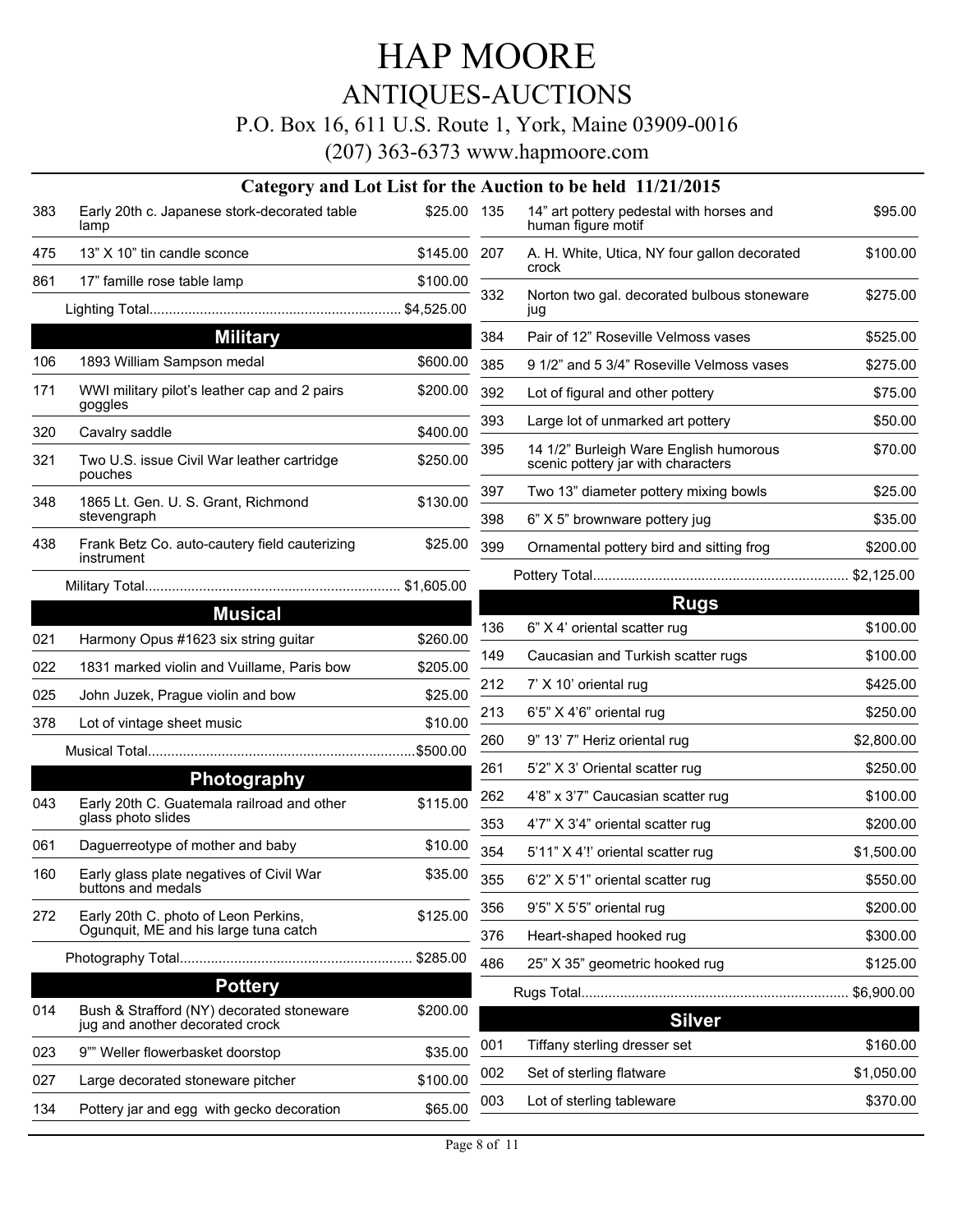### ANTIQUES-AUCTIONS

### P.O. Box 16, 611 U.S. Route 1, York, Maine 03909-0016

|     |                                                                                                  |             |     | Category and Lot List for the Auction to be held 11/21/2015                               |            |
|-----|--------------------------------------------------------------------------------------------------|-------------|-----|-------------------------------------------------------------------------------------------|------------|
| 004 | Lot of silver-plated candlesticks and tableware                                                  | \$50.00 153 |     | Five Tiffany sterling National Golf Links of<br>America goblets and nine Tiffany sterling | \$1,125.00 |
| 005 | 8" William Holmes sterling bowl                                                                  | \$225.00    |     | <b>Brooks Golf Tournament tumblers</b>                                                    |            |
| 013 | Thirteen sterling spoons                                                                         | \$120.00    | 155 | Lot of sterling tableware                                                                 | \$50.00    |
| 038 | Small lot of sterling tableware                                                                  | \$110.00    | 168 | Lot of misc. sterling tableware                                                           | \$145.00   |
| 053 | Lot of misc. small sterling items                                                                | \$205.00    | 173 | Lot of misc. sterling and coin silver flatware                                            | \$450.00   |
| 086 | Fancy sterling perfume and dresser box                                                           | \$100.00    | 174 | Boxed silver-plated fish set formally owned by                                            | \$100.00   |
| 096 | Single pattern five piece tea/coffee service<br>incl. I. Gaither coin and Tiffany sterling pces. | \$1,700.00  | 175 | Charles C. Doe, 1860's NH Governor<br>Prelude International Silver sterling flatware      | \$750.00   |
| 097 | Two 7 1/2" diameter scalloped edge Crichton<br>sterling serving plates                           | \$325.00    | 176 | set<br>16" oval coin silver tray and two open serving                                     | \$450.00   |
| 098 | 8" footed Ball, Black & Co. sterling compote,<br>sterling and coin silver presentation cup and   | \$300.00    | 177 | dishes<br>Four piece coin silver tea set on coin silver                                   | \$1,250.00 |
|     | creamer                                                                                          |             |     | tray                                                                                      |            |
| 099 | 14 1/2" E. Chittenden silver ladle                                                               | \$220.00    | 178 | Sterling cigarette box, wine copa and misc.<br>sterling flatware                          | \$400.00   |
| 100 | 12" X 16" T. Hausman repousse sterling tray                                                      | \$415.00    | 179 | Lot of S. Kirk sterling serving utensils                                                  | \$200.00   |
| 101 | 18" X 12 3/4" sterling tray                                                                      | \$395.00    | 180 | Lot of misc. sterling flatware and tableware                                              | \$155.00   |
| 115 | Lot of sterling serving utensils                                                                 | \$475.00    | 215 | Hasty Pudding Institute of 1770 siver-plated                                              | \$205.00   |
| 116 | Lot of sterling and coin silver flatware                                                         | \$725.00    |     | cigarette box & ephemera                                                                  |            |
| 117 | Lot of silver-plated tableware and flatware                                                      | \$200.00    | 216 | Lot of sterling accessories                                                               | \$250.00   |
| 118 | 27" G. M. Co. silver-plated oval tray                                                            | \$25.00     | 223 | Two silver-plated wine coasters                                                           | \$150.00   |
| 119 | 24" X 18" silver-plated serving tray with fancy<br>repousse' border                              | \$85.00     | 224 | Two sterling cigarette and jewelry boxes                                                  | \$315.00   |
| 120 | Four 12 1/2" silver-plated candlesticks                                                          | \$200.00    | 233 | Lot of sterling flatware and weighted<br>candlesticks                                     | \$185.00   |
| 121 | 14" diameter Shreve, Crump and Low shaped                                                        | \$375.00    | 252 | Nine Colombian coin-inset sterling ashtrays                                               | \$175.00   |
|     | edge sterling-footed serving tray                                                                |             | 292 | Lot of misc. sterling and other silver tableware                                          | \$500.00   |
| 122 | 12" sterling presentation tray and silver-plated<br>cigarette box                                | \$250.00    | 327 | 19th C. Sheffield silver oval biscuit box                                                 | \$140.00   |
| 123 | 14" diameter Gorham sterling serving tray                                                        | \$335.00    | 341 | 15" sterling trumpet vase                                                                 | \$75.00    |
| 124 | 9" footed Tiffany sterling fruit bowl                                                            | \$390.00    | 342 | Five piece man's sterling dresser set                                                     | \$90.00    |
| 125 | 4 1/2" Kirk and two other repousse' serving<br>pieces                                            | \$375.00    | 349 | Silver-plated footed gallery tray and lazy<br>Susan                                       | \$25.00    |
| 126 | 8" sterling bowl, candy dish and porringer                                                       | \$400.00    | 352 | 15" sterling serving spoon with coat of arms                                              | \$85.00    |
| 127 | Lot of sterling picture frames, sterling bureau<br>items and mixed metal items                   | \$145.00    | 357 | 9 1/2" Bigelow Bros. & Kennard coin silver<br>water pitcher                               | \$650.00   |
| 151 | Set of Tiffany Olympia sterling flatware                                                         | \$3,000.00  | 358 | Pair of weighted sterling candy dishes with                                               | \$220.00   |
| 152 | Lot of misc. sterling flatware                                                                   | \$450.00    | 359 | openwork feet<br>11" footed sterling serving bowl                                         | \$400.00   |